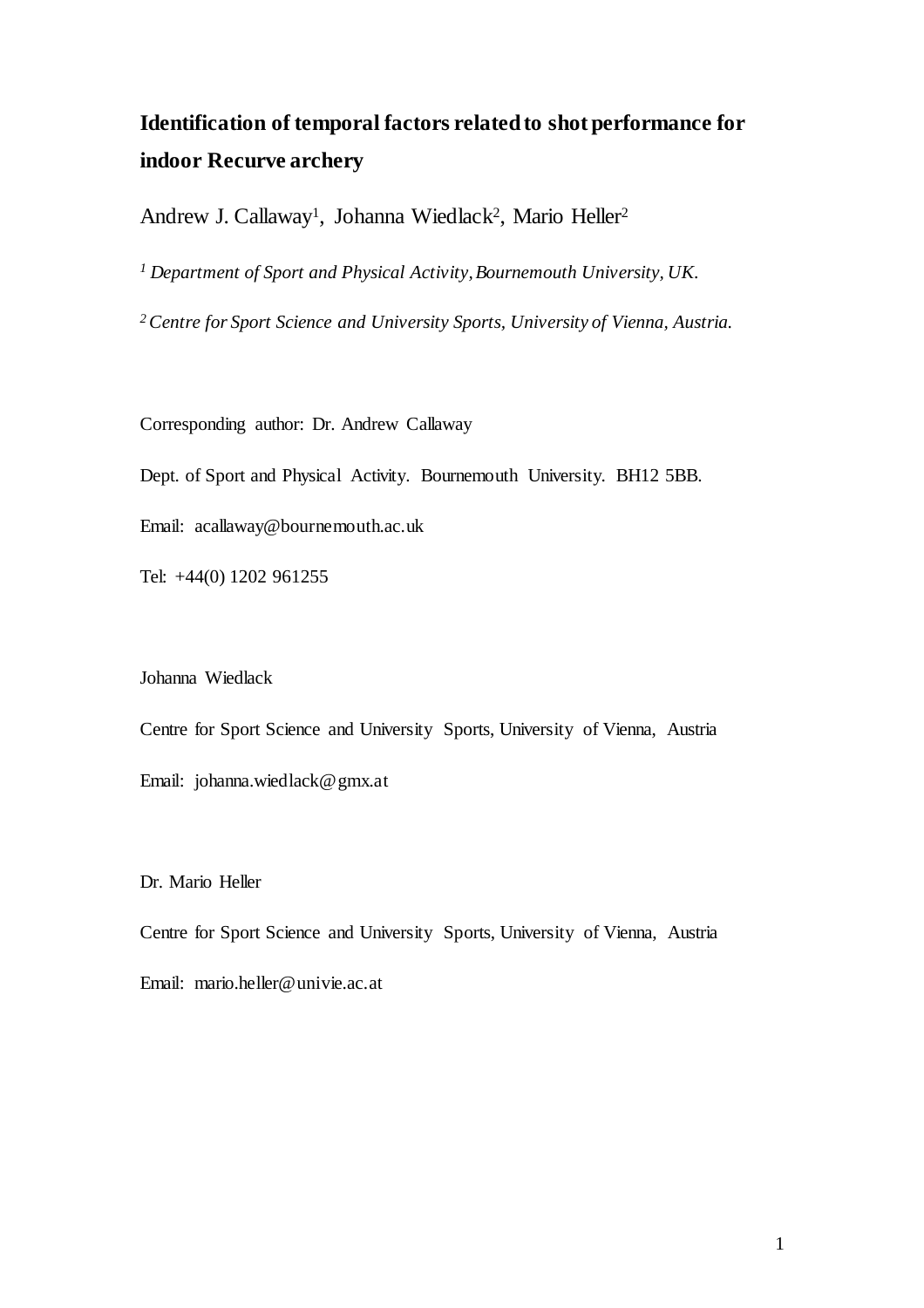# **Identification of temporal factors related to shot performance for indoor Recurve archery**

The purpose of this study was to investigate the temporal phases of the archery shot cycle that distinguish the arrows distance from centre, in an attempt to understand critical factors that affect performance. Fifteen archers of varying ability each performed 30 shots at 18m. Fourteen potential predictor variables were measured for statistical modeling by stepwise multiple linear regression. The results show that pre-shot time (pre-performance routine), release time (post-performance routine), aiming time, speed of the arrow and the %variation in Clicker to Release time, account for 7.7% of the variation in predicting shot performance. The results have implications for practice demonstrating factors that coaches should focus on to develop their athletes. Further work on pre-, but more importantly, post-performance routines are needed generally within sport research as they are lacking and have been shown to be important contributing factors in a number of sports.

Keywords: Archery; Biomechanics; Performance; Pre-performance routine; Post-performance routine;

### **Introduction**

The skill of Archery has been practised for millennia, with the current earliest archaeological recordings dating back to 65,000 B.C. (Lombard, 2011). The role of archery has progressed from a necessity for survival and hunting (Lombard, 2011) through warfare, a recreational past time, to become an Olympic sport. High performance in Olympic archery can be defined as the ability to shoot an arrow at a given target with high accuracy (Edelmann-Nusser, Heller, Hofmann, & Ganter, 2006; Ertan, Kentel, Tümer, & Korkusuz, 2003; Ertan, Knicker, Soylu, & Strüder, 2011; Leroyer, Van Hoecke, & Helal, 1993). To measure shot accuracy, the straight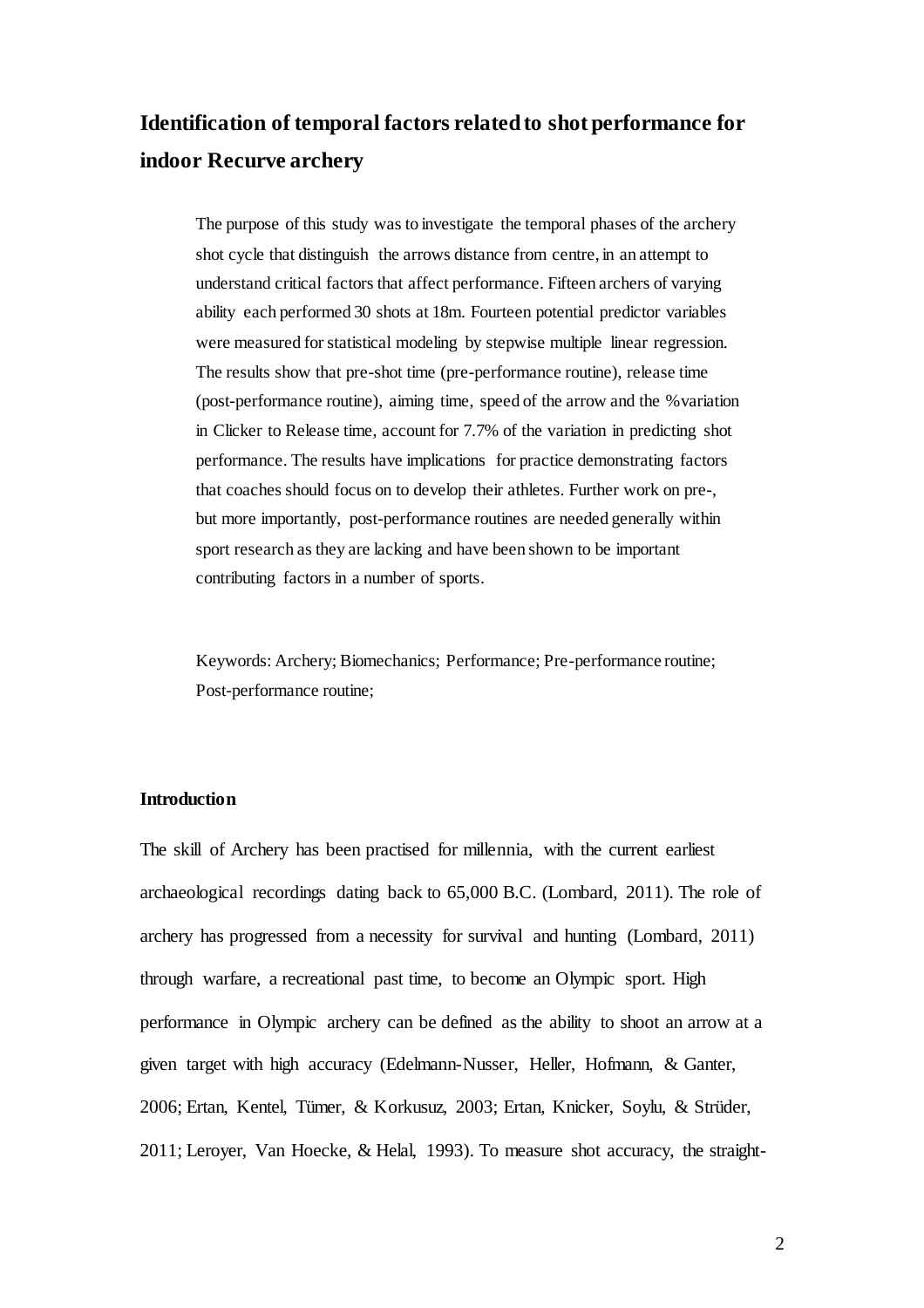line distance of the arrow to the target centre can be used which can develop the precision of analysis over the use of score (Callaway & Broomfield, 2012).

Despite the long associated history of archery, the majority of our present understanding and its mechanics have been derived from empirical observations made by coaches and athletes

To fill this dearth, there has been a steady and concerted effort to develop the scientific cognizance of various technique aspects of archery, which has generally been demonstrated through electromyographic (EMG) investigations.

Leroyer et al. (1993) using EMG discovered a relationship between ability level and the regularity of the back muscle tremor during the final push-pull phase. Edelmann-Nusser et al. (2006) confirmed these findings whilst investigating aiming trajectories, concluding that 'smooth' final push-pulls in archery were needed in order to achieve high scores.

The practical doctrine observed by many coaches suggests that there is a forearm relaxation only during release. Early discoveries suggest that the release should be balanced to maintain good scores (Nishizono, Shibayama, Izuta, & Saito, 1987). Martin, Siler, and Hoffman (1990) investigated this further using the EMG characteristics of a variety of archers' releases of the bow string. They concluded that other factors than the bowstring release mechanism discriminate the performances of skilled archers. However, Ertan et al. (2003) advanced this understanding by identifying a contraction-relaxation stratagem used during the release phase of the shot in the forearm extensors. These results demonstrate a contradiction to anecdotal evidence.

Alongside EMG investigations, the beginnings of inquiries into the effect of the phases of the shot have taken place. Lin and Hwang (2005) investigated the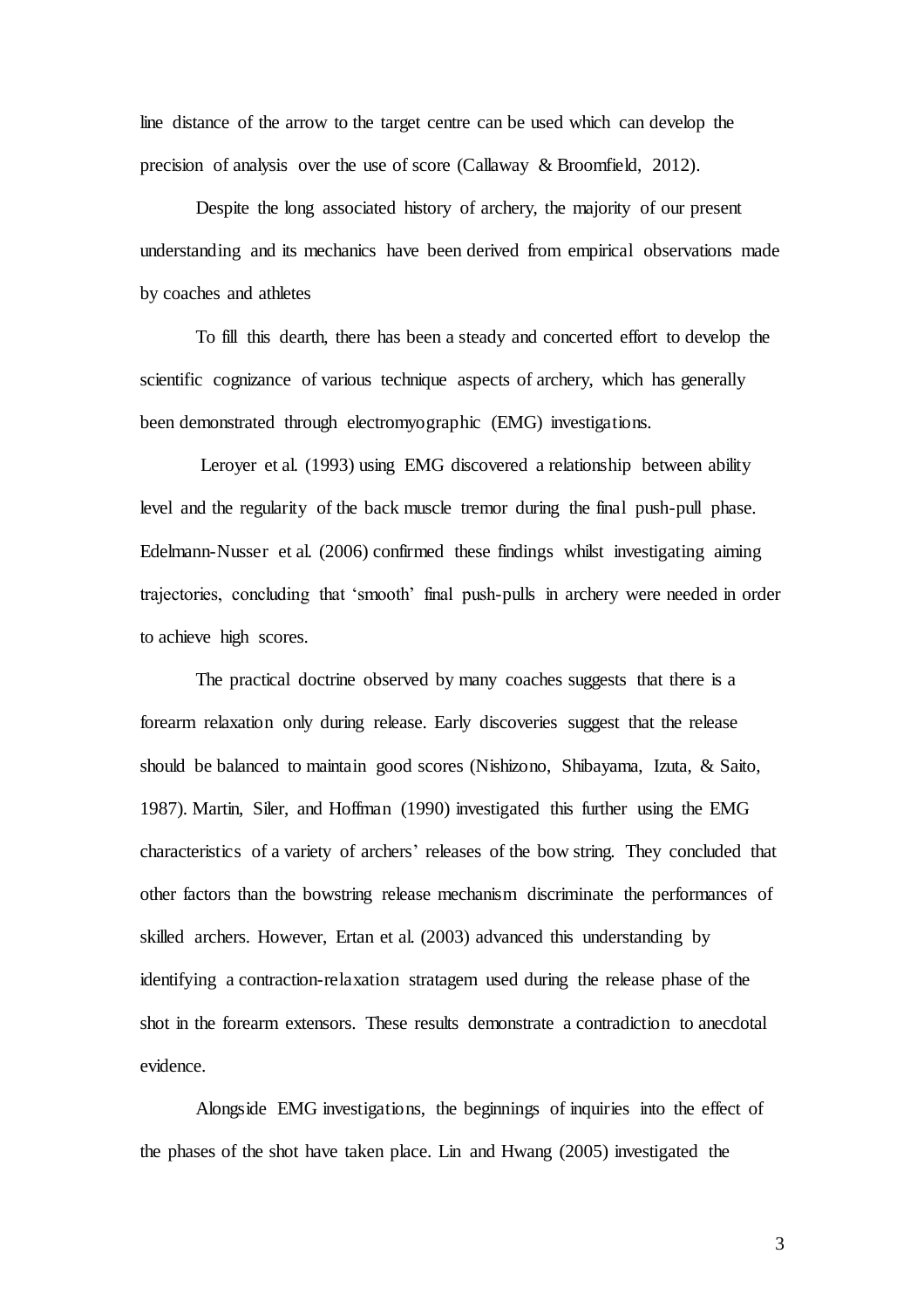aiming duration in relation to the score of the arrow concluding that the archery performance, especially those in low scores can be improved by shortening the aiming time. The phases have also been investigated from a psycho-physiological point of view. There is evidence that during the aiming phase, neural activity differentiates performance by skill level. Kim et al. (2014) investigated brain activity in elite, expert and novice archers during a simulated archery aiming task by means of functional magnetic resonance imaging (fMRI). They found more localized neural activity for elite and expert archers when compared to novices, permitting greater efficiency of the complex processes by these regions.

Another phase often used is the Clicker-Release time. This is a metal device on the bow, which 'clicks' when the arrow reaches a set length at the end of the aiming phase. Heller (2012) observed a relationship between the score of the arrow and the coefficient of variation of Clicker-Release time. This suggests that the repeatability or reproducibility of the motor program with respect to the timing process would be a performance indicator reflecting the ability of the motor system to carry out the specific task. To record the shooting results to a greater level of detail than just score, the arrow location was further subdivided into a  $1/10<sup>th</sup>$  of the distance within the scoring zone (e.g. 9.3), setting the absolute centre of the target to 11 points.

All of the previous works have measured various factors during various phases of the shot cycle. However, there appears to be no consensus between previous works (Table 1).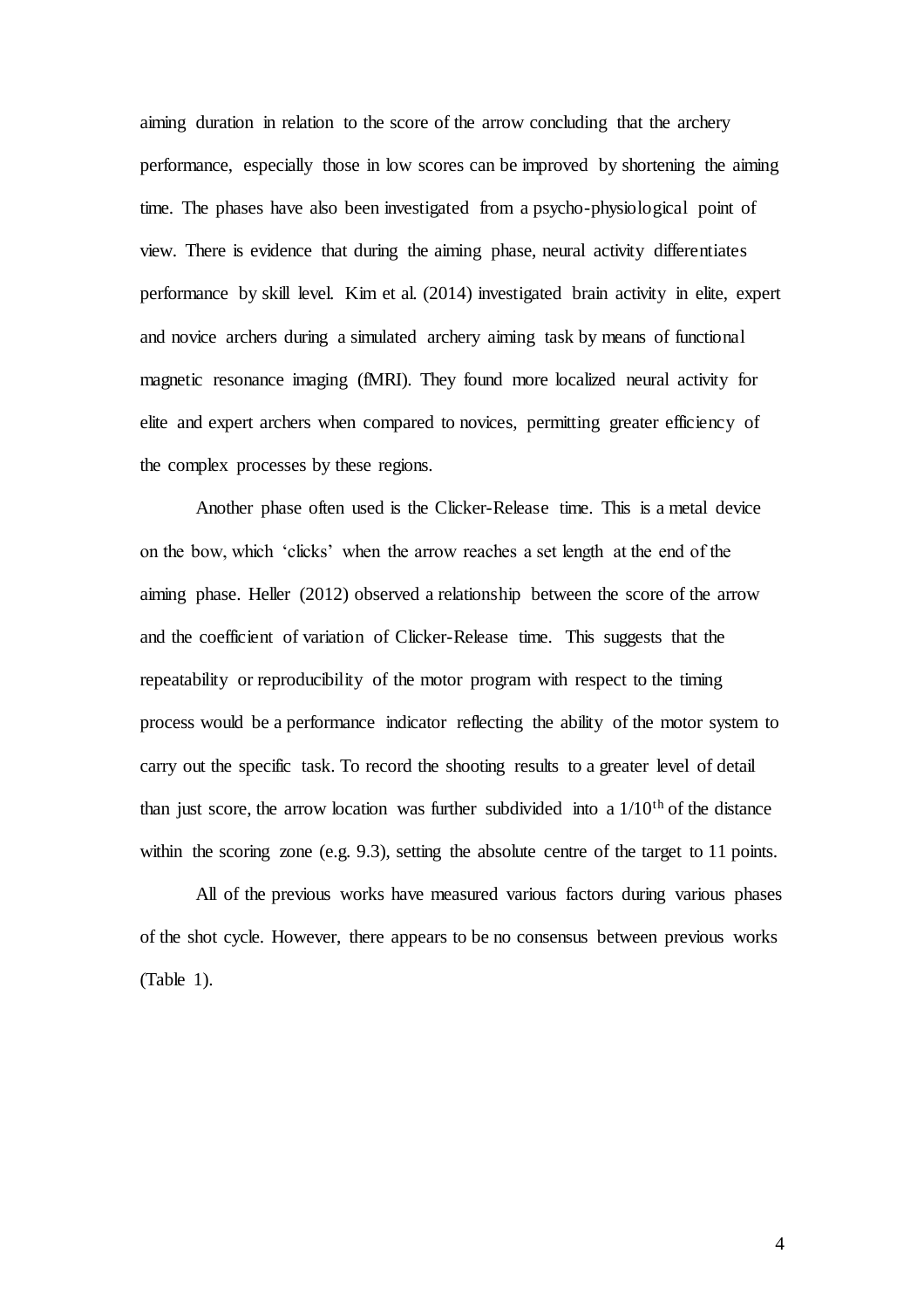| <b>Authors</b>                | Phases Used                                                                 |
|-------------------------------|-----------------------------------------------------------------------------|
| Nishizono et al. (1987)       | Bow hold, drawing, full draw, aiming, release, follow<br>through            |
| Leroyer et al. (1993)         | Stance, arming, sighting                                                    |
| Takai, Kubo, and Araki (2012) | Stance, set, nocking, setup, drawing, full draw, release,<br>follow through |

Table 1: Previous identification of the phases of the archery shot cycle

Hughes and Bartlett (2002) state that clear definitions of key performance indicators are needed to allow repeatability. Williams (2013) found that there is a need for consensus of definitions as it is generally lacking from research. As demonstrated here, there is convolution in the definition of terms or they are entirely lacking in most research presented in this area. There is no delineation between a phase within the shot cycle and a trigger event/action for the transition between phases, or whether it is in fact a biomechanical classification or modality. This can be demonstrated with the stance; it has been used frequently for a phase but is a biomechanical term for how the archer stands. This can be classified as square, open or closed (Axford, 1995) or oblique (Stone, 2007) or degrees of variation therein. This demonstrates that there are issues in the identification of the phases of the shot and there needs to be clear, repeatable definitions.

Despite the work evidenced here, there has been little research examining the techniques used in shooting (Martin et al., 1990). Little is known as to what contributes to successful, accurate performances. Experiential evidence has suggested that the temporal phases of the shot are important to performance (Haywood & Lewis,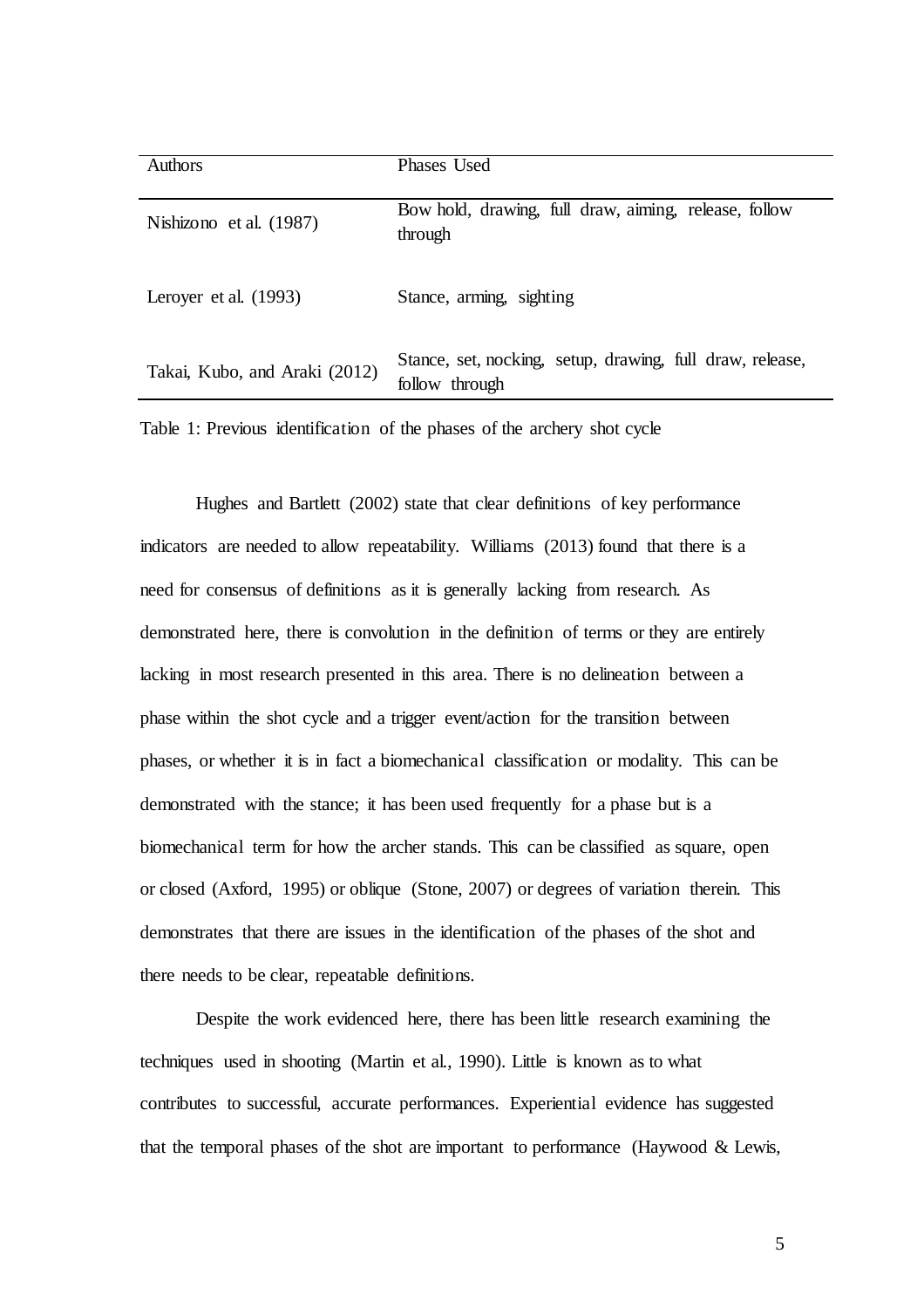2013) but most focus within research has been given to the aiming and release phase as contributing factors to performance as previously demonstrated. The phases of the shot offer a readily observable method of analysis that could be used to assess an athlete's performance, track progression and change. There has been limited work to investigate whether the phases of the shot contribute significantly to shot performance. The aim of this paper is to determine whether the temporal phases of the shot cycle relate to the outcome of the shot. This would allow coaches and researchers to focus their respective attentions to improve and develop performance from observable measures.

## **Method**

## *Participants*

With institutional ethical approval, and informed consent, fifteen (15) archers participated in the study (*3 Female, 12 Male, Age: 41.0 (±11.9), FITA Score: 1182.6*   $(\pm 78.2)$  *out of 1440, Years of Experience: 19.6*  $(\pm 11.2)$ *)*. The archers ranged in ability, from university, through county to national and international level.

## *Phases of the shot*

Previous studies in Archery have defined the phases of the shot in a variety of ways (Table 1). Based on the previous literature this work has defined the phases of the shot cycle, from when the archer is already standing on the shooting line, as: *preshot routine, set-up routine, drawing, aiming, clicker-release time, and follow through*. The events that trigger these can be seen in Figure 1**Error! Reference source not found.**.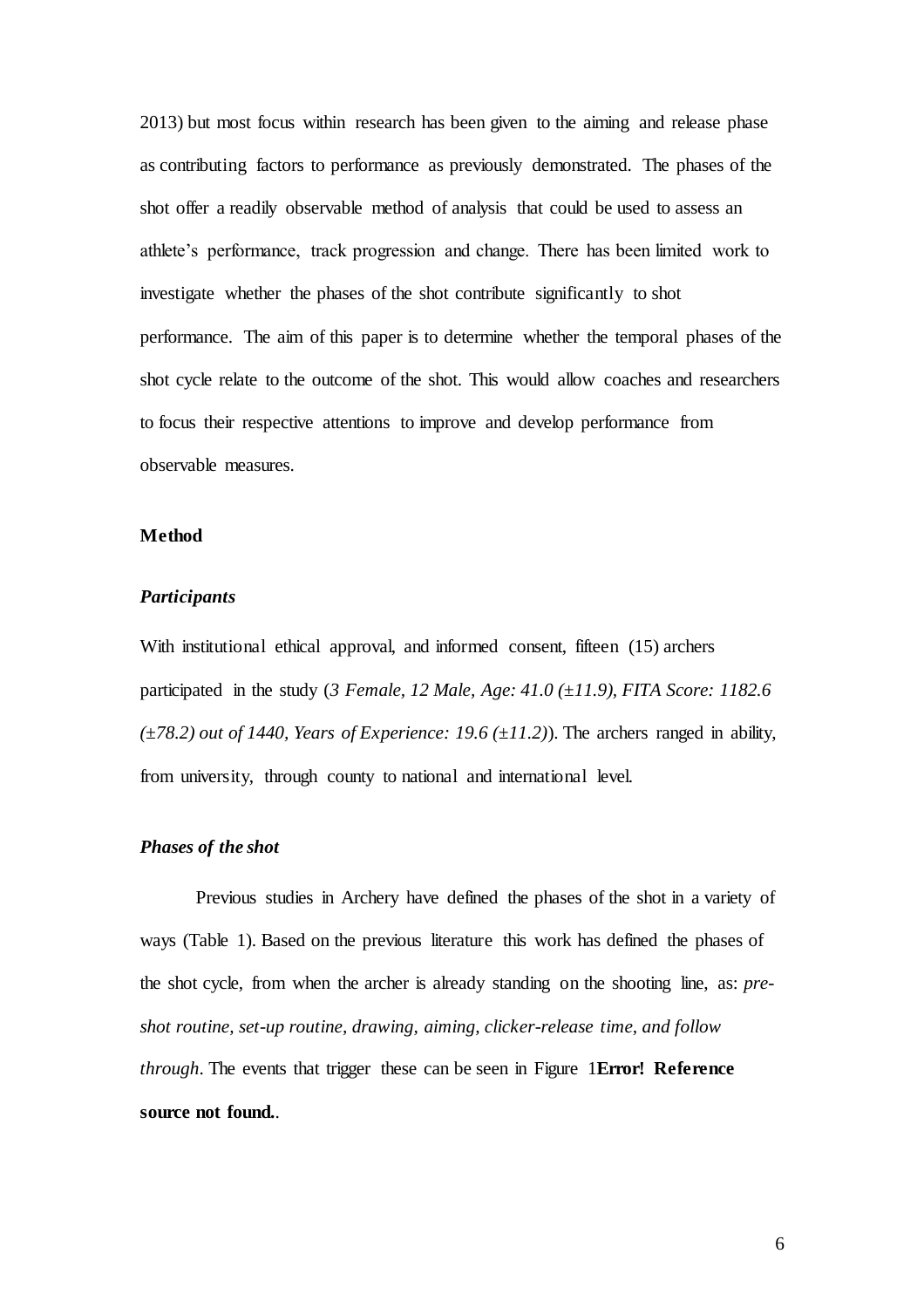

Figure 1. Phases and triggers for the Recurve shot cycle

With reference to Figure 2**Error! Reference source not found.**, the pre-shot phase starts when the archer touches the arrow (1) in their quiver until the archer fingers are placed on the string (2). The set-up phase starts from (2) and finishes when the bow arm is raised to the highest point before the draw hand is moved backwards (3). The draw phase finishes when the string touches the face of the archer (4). The aiming phase finishes when the string moves forwards from the fingers (the release) (6). The Clicker-Release time is from when the clicker sounds (5) until the string moves forwards from the fingers (6). The follow through time stops when the archer first moves the either arm downwards from their finishing position, a relaxation from their finishing pose (7).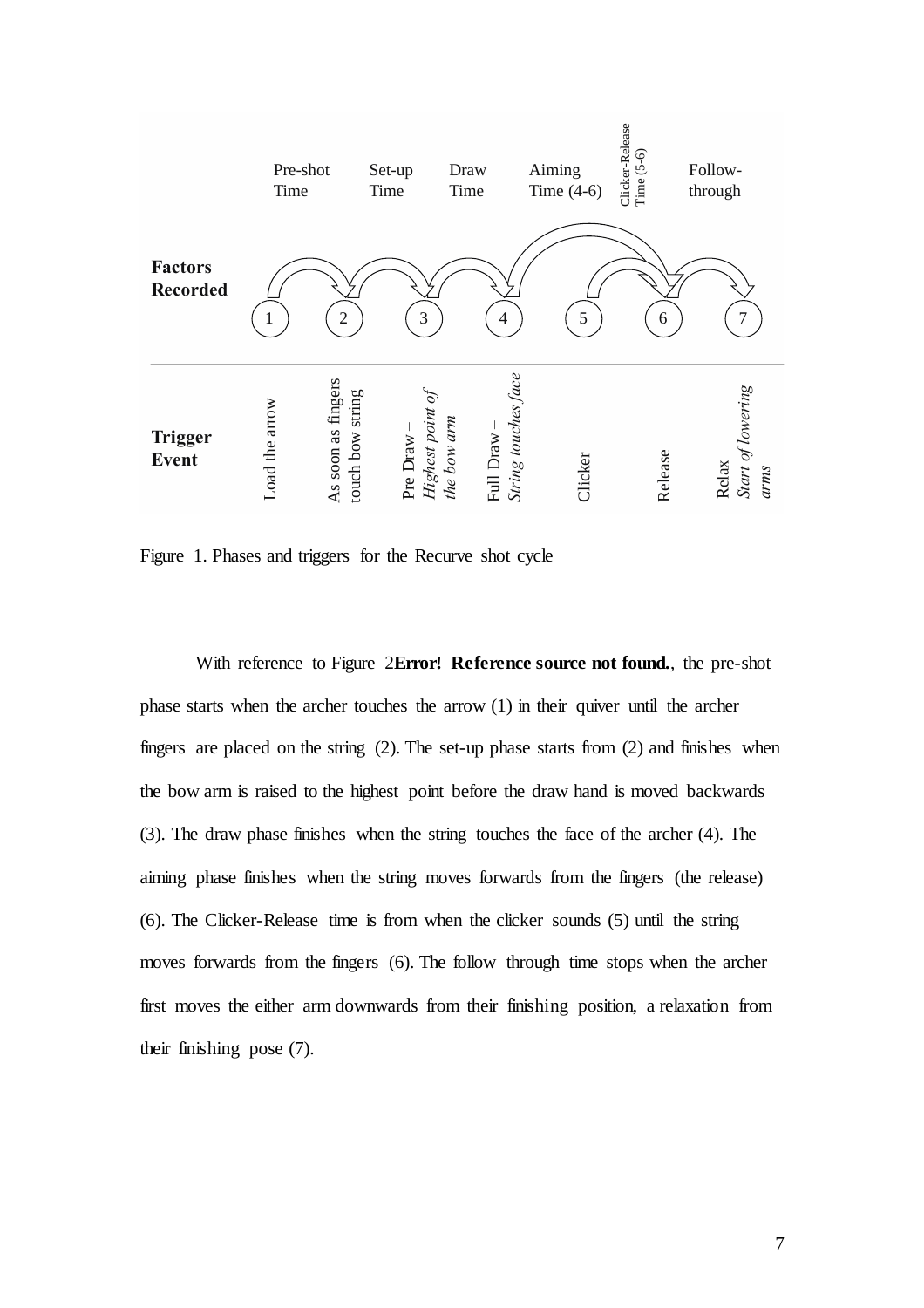

Figure 2. Visual representation of the phases

The Clicker-Release time of the archer has been recorded acoustically by Heller (2012). The raw audio signal allows the detection of the following critical time events: a) the time of the clicker's fall (5), b) the release of the shot (6) (Figure 3). The Clicker-Release time is calculated as (6)-(5).



Figure 3. Clicker to release time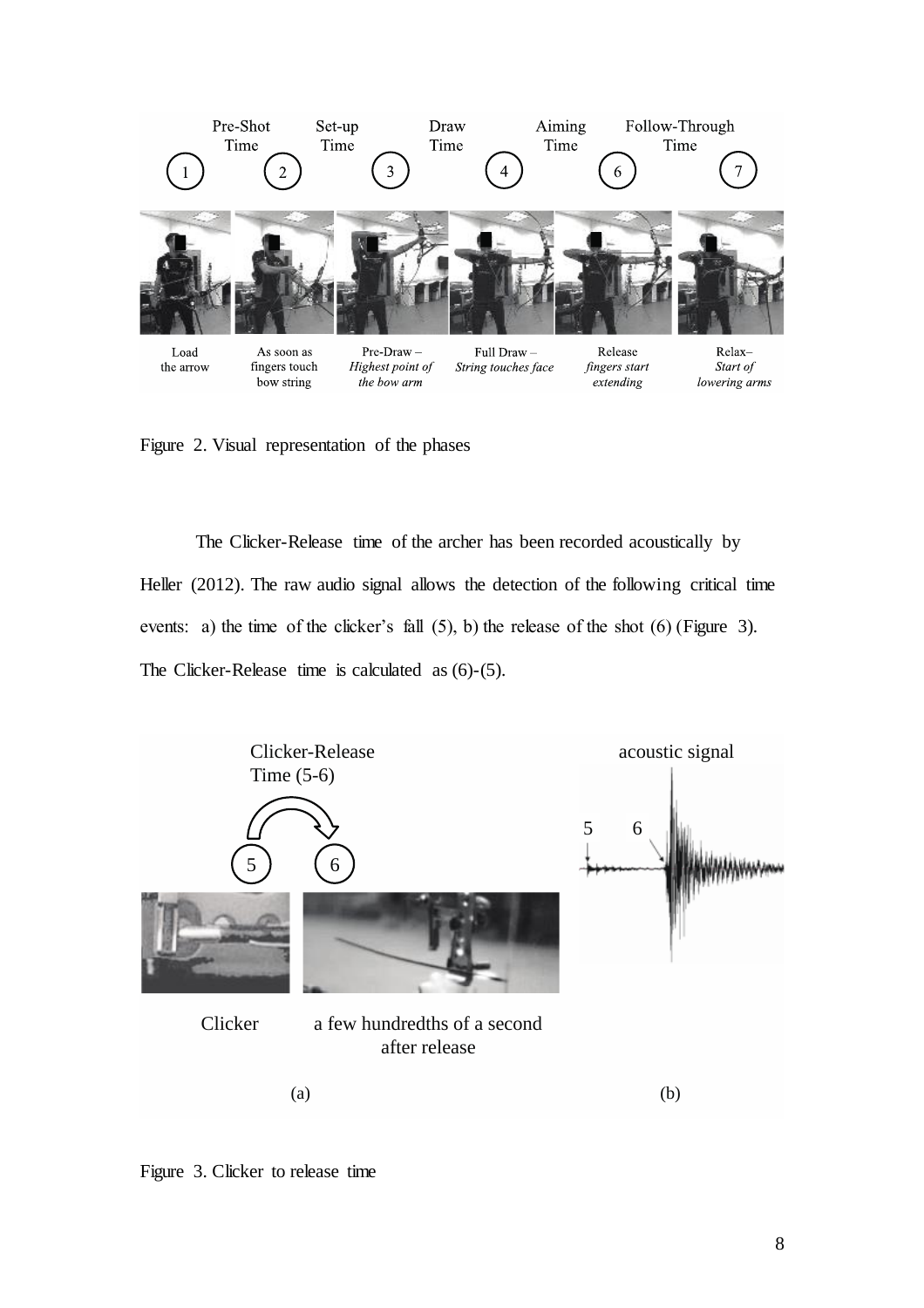# *Procedure*

Each archer, after their own warm up and using their own archery equipment, performed 30 shots (10 ends of 3 arrows, with no time limits) at a 3 spot vertical 40cm target at a distance of 18m in laboratory controlled conditions  $(n = 450)$ .

To manually record the temporal phases of the shot, manual high speed video analysis was used. A Casio Exilim FH-25 recording at 210Hz was placed perpendicular to the archer's shooting direction, zoomed to ensure the whole archer was in shot when the bow was raised toward the target. The videos were analysed frame-by-frame by an expert to extract the temporal factors for each shot phase using the definitions provided (Figure 1 and Figure 2).

The Clicker-Release time was recorded using a microphone (AKG C 480 B comb-ULS/61) directly connected by a microphone cable (CME 220, CORDIAL) with XLR connectors to an external FireWire Audio Interface (Focusrite Saffire LE). The microphone was placed at the archer's shoulder height, 0.5m behind the archer, in the direction of the bow. The audio signal is digitized at 24Bit / 96kHz, and was transmitted to a laptop using a sound editor and recording software (Audacity). Speed of the arrow was calculated as the time from the Clicker-Release time to the sound of the arrow impact on the target, also determined from the audio signal (Heller, 2012).

## *Analysis*

Outliers for each phase within-archer (Pre, setup, draw, aiming, Clicker-Release time, follow-through, total, speed) were removed by calculating the residuals and using a threshold  $\leq \pm 3.5$ , following sample size based recommendations by Hopkins, Marshall, Batterham, and Hanin (2009). These cleaned data (Pre, setup, draw, aiming,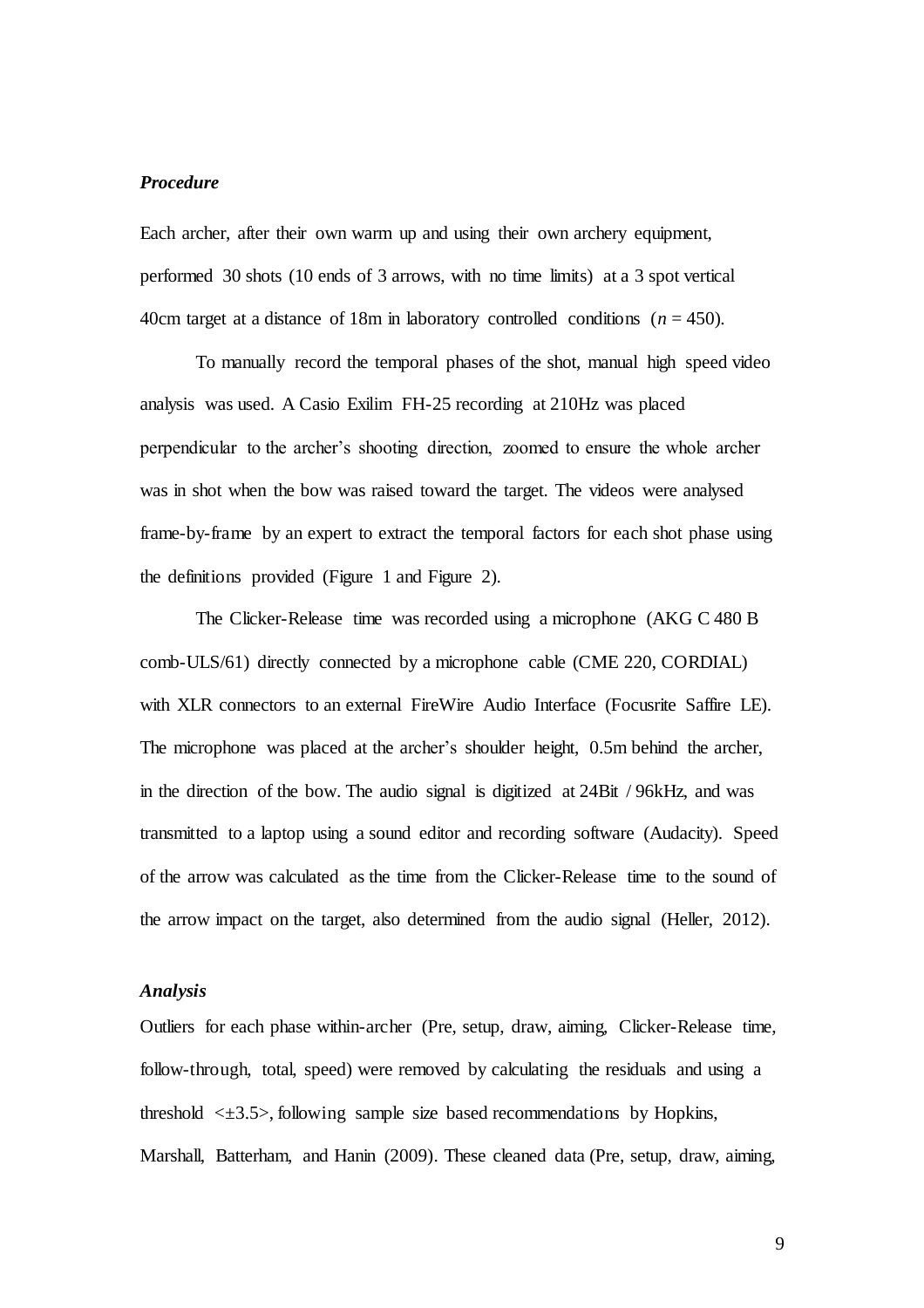Clicker-Release time, follow-through, speed) were then used calculate the withinarcher %variation of each shot relative to the archers mean (of 30 shots).

Outcome of the shot was assessed using individual arrow locations, rather than the score of the shot. These were recorded as a coordinate location relative to the target centre (0,0), which has been previously validated (Callaway & Broomfield, 2012). From this, each arrow's straight-line distance to the target centre was calculated using Pythagoras theorem. A smaller straight-line distance indicates a better shot performance. This is principally the same as the process used by Heller (2012) sub-dividing the score of the arrow.

A stepwise multiple linear regression analysis was conducted to identify factors influencing the outcome of the shot (straight-line distance to centre). The Breusch-Pagan test was used to test heteroscedasticity of the best-fit model residuals. The level of significance was set to  $\alpha = .05$ .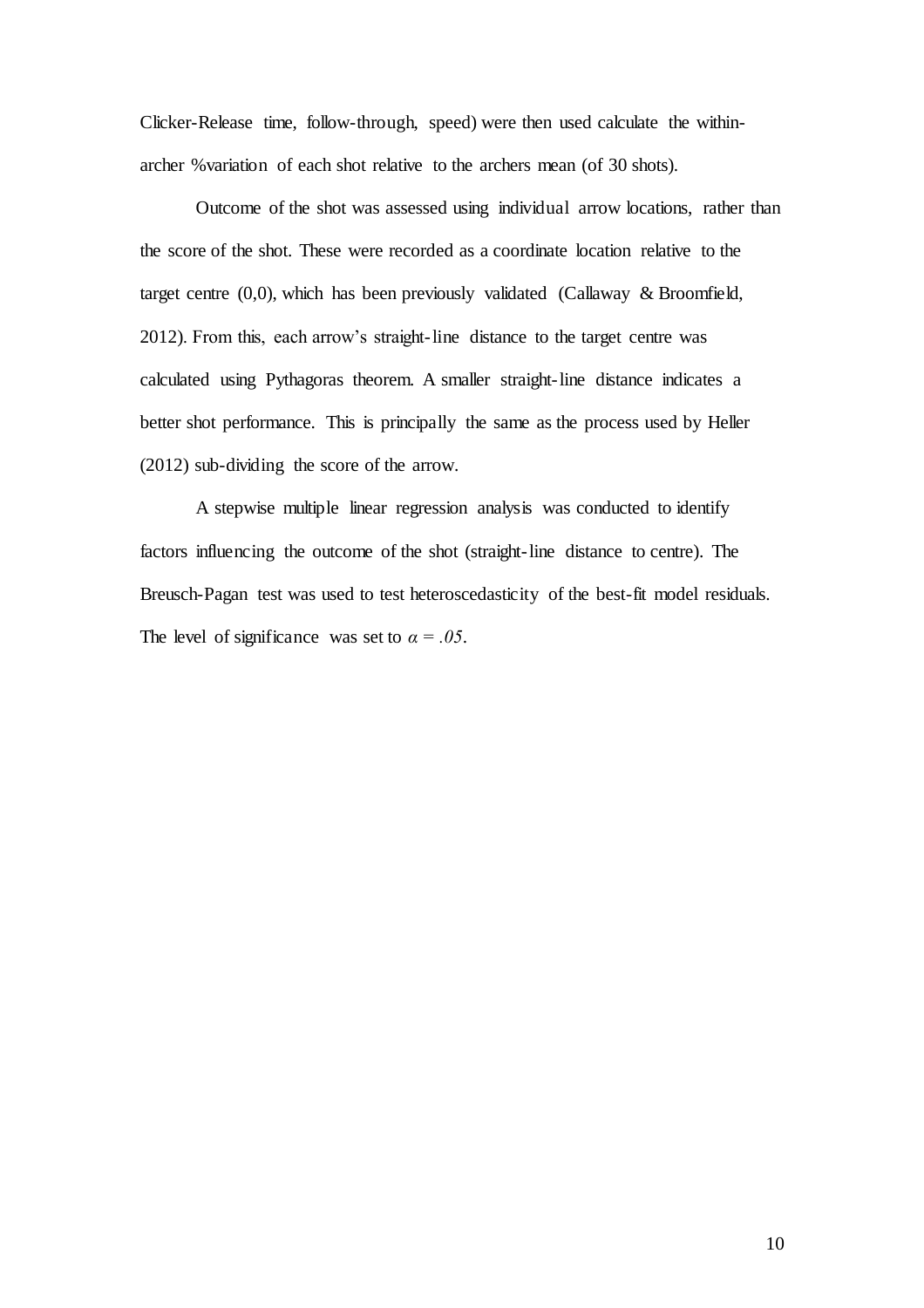# **Results**

Descriptive statistics of the 14 variables tested are shown in Table 2. Multiple linear regression was performed on these variables, five models were created (Table ).

| Factor                  | N   | Minimum | Maximum | Mean $(\pm SD)$  |  |
|-------------------------|-----|---------|---------|------------------|--|
| Speed (KPH)             | 445 | 190.100 | 246.300 | 223.436 (11.90)  |  |
| Pre-Shot Time (s)       | 414 | 5.862   | 29.662  | 13.593 (4.81)    |  |
| Setup Time $(s)$        | 448 | 1.138   | 4.409   | (0.68)<br>2.174  |  |
| Draw Time $(s)$         | 448 | 0.920   | 5.086   | $2.508$ $(0.77)$ |  |
| Aiming Time (s)         | 449 | 0.419   | 10.138  | 3.490 (1.73)     |  |
| $CRT$ (ms)              | 448 | 99.000  | 237.600 | 173.128 (23.73)  |  |
| Follow-Through Time (s) | 446 | 0.095   | 2.362   | 1.344(0.40)      |  |
|                         |     |         |         |                  |  |
| Speed %Var              | 445 | 0.005   | 4.995   | 0.470(0.49)      |  |
| PreShot %Var            | 414 | 0.059   | 86.850  | 14.301 (12.53)   |  |
| Setup % Var             | 448 | 0.040   | 53.671  | 7.117(7.70)      |  |
| Draw %Var               | 448 | 0.010   | 41.283  | 8.290 (6.85)     |  |
| Aiming %Var             | 449 | 0.116   | 102.168 | 24.158 (19.87)   |  |
| CRT %Var                | 448 | 0.004   | 44.032  | 6.079(6.36)      |  |
| Follow-Through % Var    | 446 | 0.024   | 104.744 | 13.730 (16.76)   |  |
|                         |     |         |         |                  |  |

Table 2. Descriptive statistics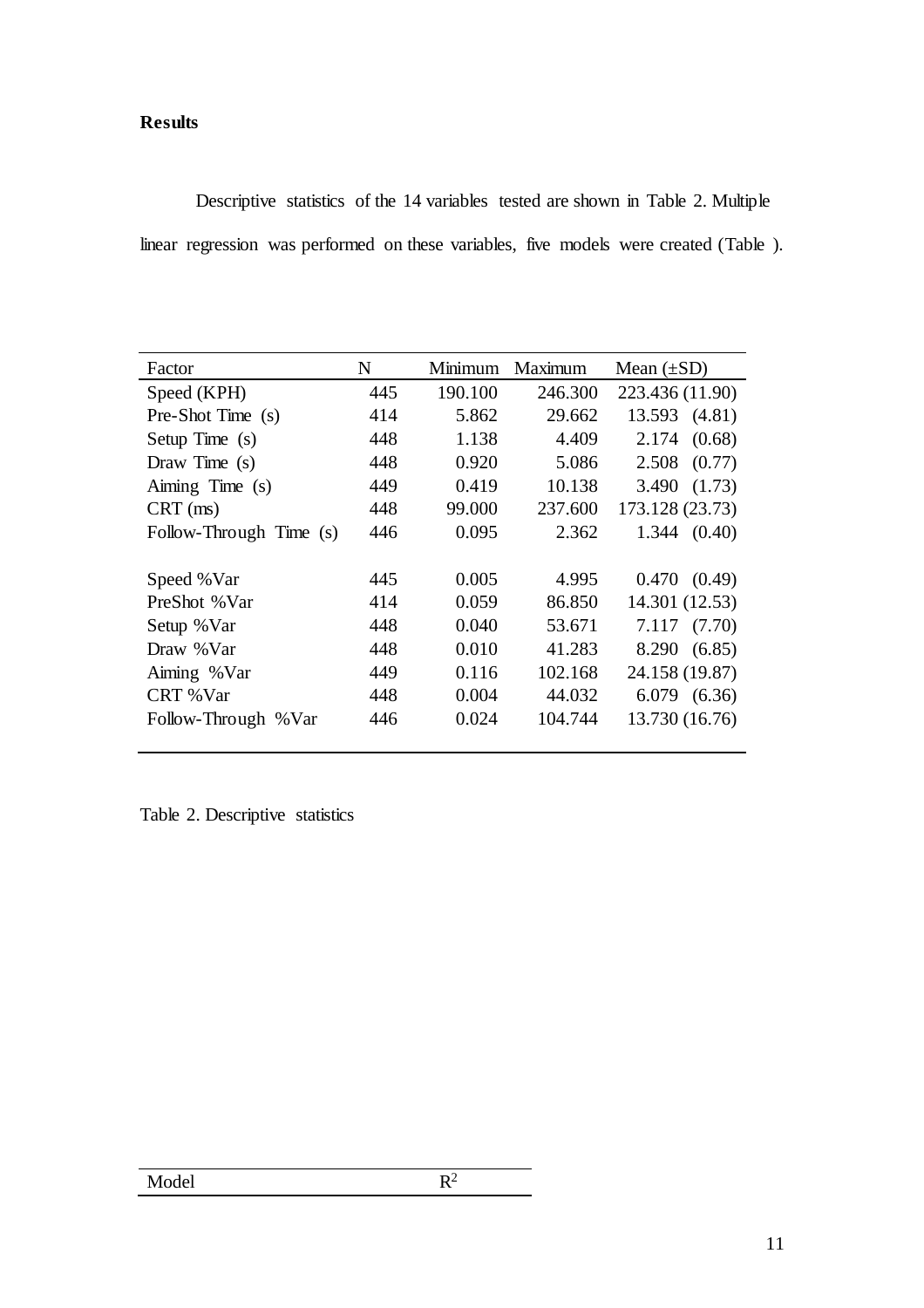| 1 | CRT %Var                                                  | 0.018 |
|---|-----------------------------------------------------------|-------|
| 2 | CRT %Var<br>Speed                                         | 0.037 |
| 3 | CRT %Var<br>Speed<br>Pre-Shot                             | 0.053 |
| 4 | CRT %Var<br>Speed<br>Pre-Shot<br>Aiming                   | 0.068 |
| 5 | CRT %Var<br>Speed<br>Pre-Shot<br>Aiming<br>Follow-Through | 0.077 |

Table 3. Multiple linear regression models to predict straight-line distance of the arrow to the target centre

The best predictors of straight-line distance (SLD) of the arrow to the target centre are demonstrated by model five. The stepwise multiple linear regression analyses showed that Clicker-Release time %Variation (*β = .130, p = .009*), Speed (*β = -.148, p = .004*), Pre-shot time (*β = .165, p = .002*), Aiming time (*β = -.118, p = .02*) and Follow-through time ( $\beta = 0.98$ ,  $p = 0.045$ ) created the best predictors. The Breusch-Pagan test was used on this model to check for heteroscedasticity in the residuals. This demonstrated that the residual for this model were homoscedastic in nature (*p = .586*).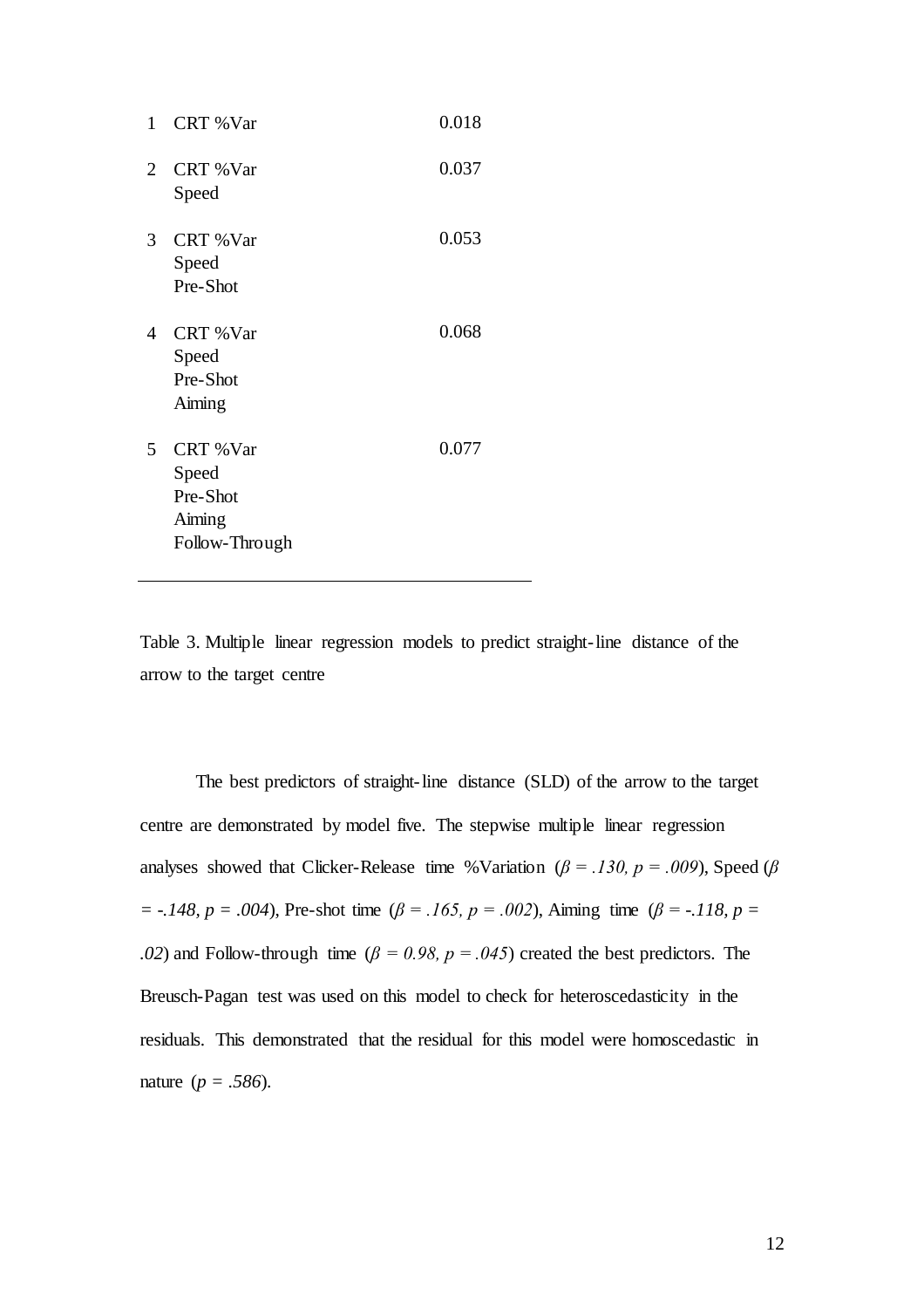The overall model fit (Clicker-Release time %Variation, Speed, Pre-Shot, Aiming time and Follow-Through) was significant, *Adjusted R<sup>2</sup>* = .077 (F5,395) = *6.637* (*p < .001*).

#### **Discussion**

Previous work looking at EMG has been useful to the sport by allowing scientists to better understand some of the motor control patterns involved in the shot sequence. However, we know that transfer of science into practical terms can often take a while, or be quite poor (Bishop, 2008; Mason & Portus, 2005). The limitation of EMG based work, currently, is that coaches will not have access to the necessary equipment and knowledge to use it.

The primary purpose of this study was to investigate whether the temporal phases of the shot cycle relate to the outcome of the shot. Using temporal phases of the shot offers coaches and scientists a straightforward method of data collection and analysis to determine the effect of interventions. The results show that a model consisting of Clicker-Release time %Variation, Speed, Pre-Shot, Aiming, and Follow-Through time can account for 7.7% of the variability within the arrows location from the centre of the target. This is an important finding as we know that any small percentage improvement in athletic performance is a worthwhile goal (Hopkins, 2005).

Heller (2012) identified that the coefficient of variation of Clicker-Release time was a key factor in the archery shot cycle relative to the average score of the shot using a homogeneous subset of the population (Atkinson & Nevill, 2001). The population was constructed of highly skilled archers all from the same club, with the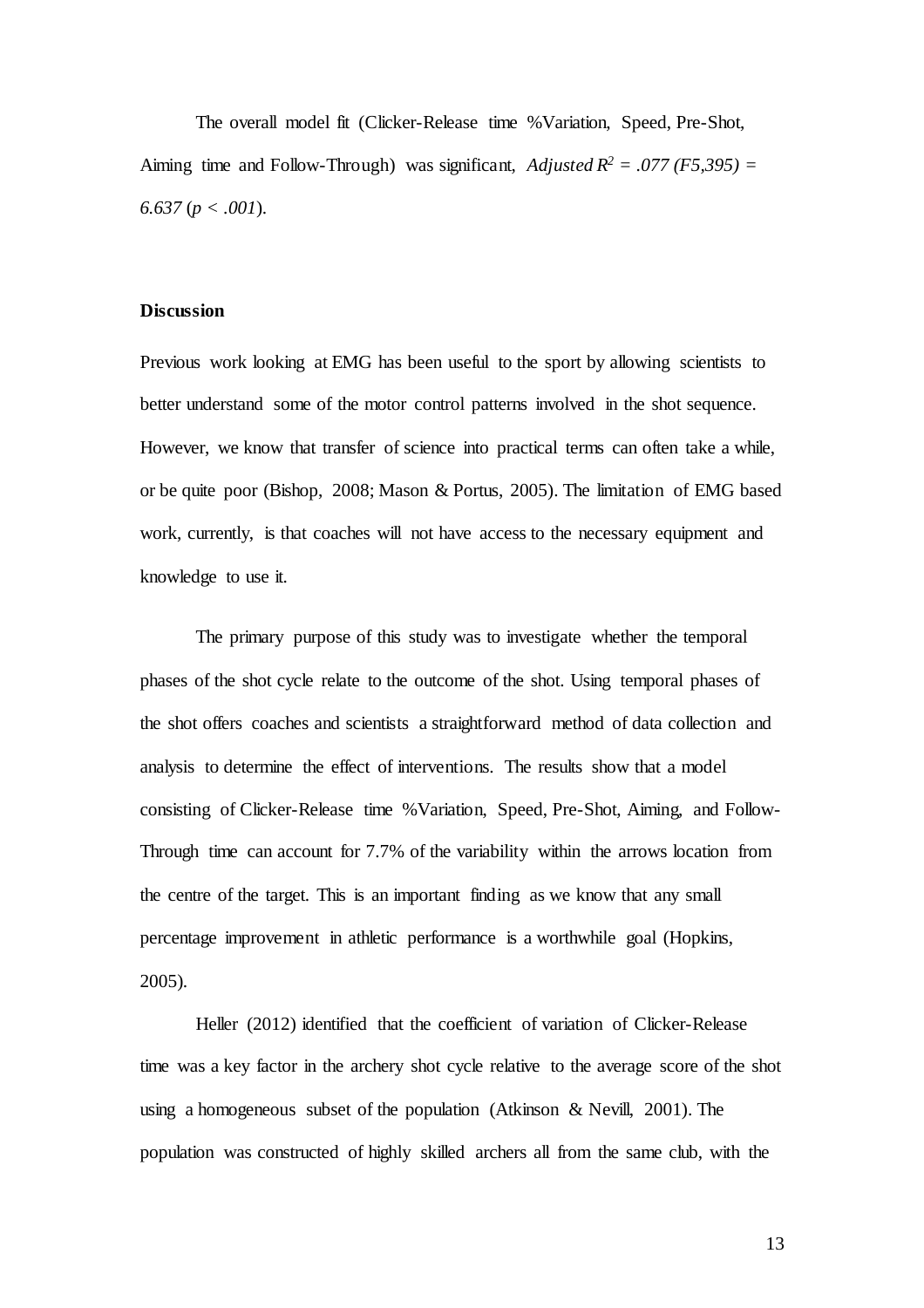same trainer, the same teaching guide and therefore similar motor skill learning for a number of years. Despite this homogeneous subset, the results of Clicker-Release time %variation are transferable to the lager population in this work. The population here included a range from university level through to experienced national and international level, from a variety of clubs and with different coaches and years of experience, demonstrating a wider sample of the available population.

The results also show that speed is an important aspect to consider, contradicting the old adage "*a slow 10 is better than a fast miss*". If this study were to have focused on highly-skilled archers, then speed may not have been a factor as the draw weight (poundage) of the bows will have been very similar results in a smaller range of speed and likely not been a contributing factor. This could suggest that with a wider population range that coaches of lower level archers do need to consider speed as an important factor. However, there needs to be care with the practical implementation of this. It can be easy for coaches to consider increasing speed of the arrow through increasing bow weight (poundage). Archery is a skill that involves repetitive precise movements. Increasing the poundage before the physical development of the athlete could encumber the ability to develop this precision motor control. Furthermore, there needs to be consideration for the potential injury risk where archers will not be able to manage the poundage, which could lead to shoulder injuries, one of the most common injuries in archers (Mann & Littke, 1989).

Instead, speed can be generated in other ways with adjustments to the bow including tiller, bracing height and strands in the string; adjusting arrow construction via drag and the smoothness of the pile (point) of the arrow (Miyazaki et al., 2013); and also to the archers' release technique. The relationship between score and the lateral deflection of the archers' release has been demonstrated by Horsak and Heller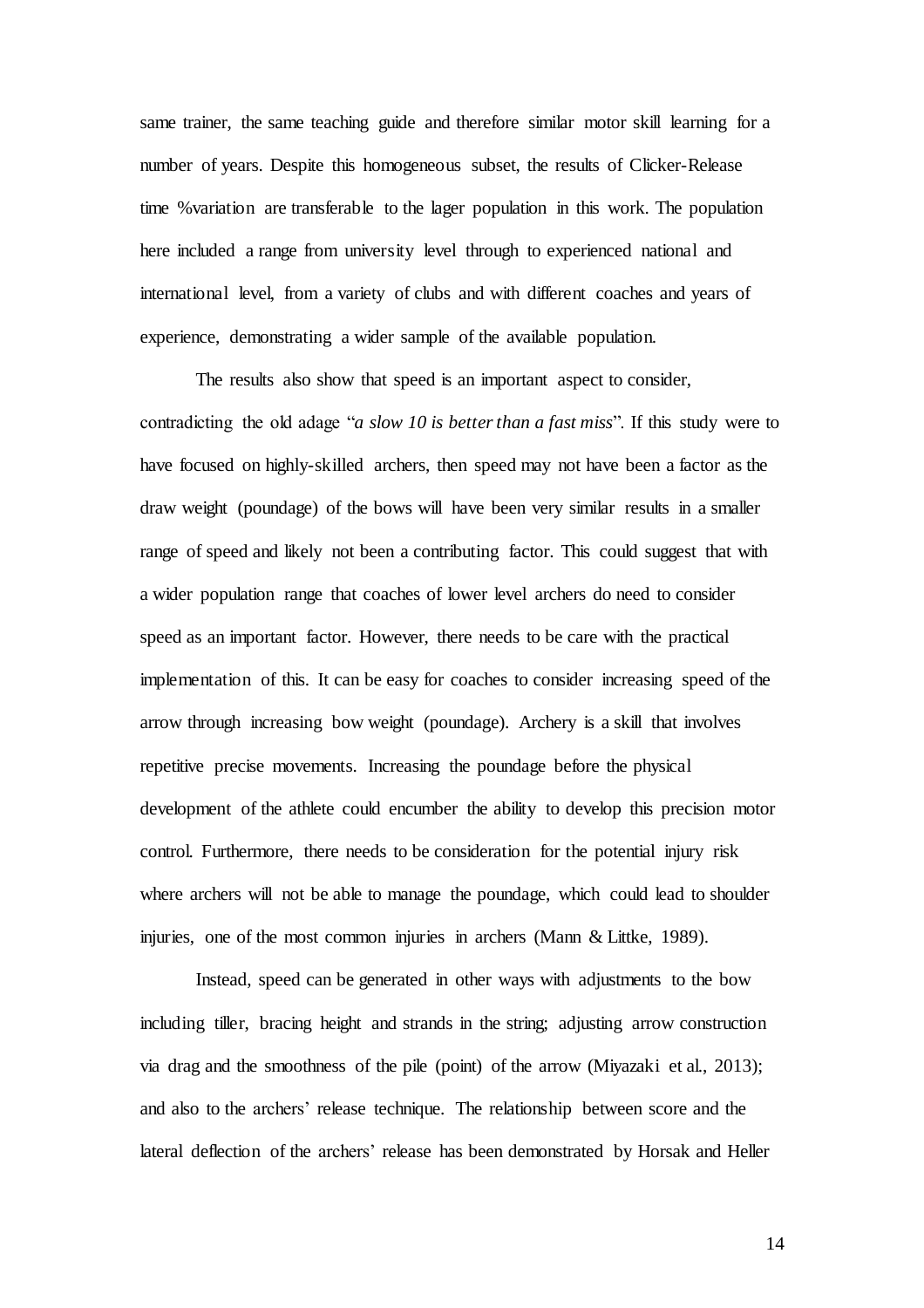(2011). Logically, if the string has further to move before the arrow leaves the string then there will be a decrease in the speed of the arrow leading to a horizontal deflection as well as the lateral deflection observed by Horsak and Heller (2011). Therefore, coaches should consider the biomechanical elements of the release before increasing the poundage of the bow.

Aiming time has been identified by Lin and Hwang (2005). They used 6 archers shooting at 30m all from the same University team, similar in nature to the demographic used by Heller (2012). Assessing the archers individually they identified some relationships between the radial distance of the arrow (representing score) and the aiming time, with non-significant correlations ranging from  $r = 0.056$  to 0.249.

Keast and Elliott (1990) also investigated aiming time and found a relationship. The shots' aiming time fell in the range of 2.12-5.82s, and as the aiming time of the shot increased, the score of the arrow decreased.

The results from this study show a negative relationship between shot performance and the aiming time  $(r = -117; p = .013, n = 449)$ , so as the archer holds aims for longer, the arrow goes nearer the middle.

These results of the current work therefore seem counterintuitive when considering that elongating the aiming time will affect the release of the arrow due to muscle fatigue, and in turn affect the vertical deviation of the arrow (Lin & Hwang, 2005). An explanation for this could be the distance shot by the archers. Coaching doctrine suggests that archers tend to "over-aim" at closer distances, for example, during the indoor season where they only shoot 18m. This can cause archers to lose the rhythm of their shot, and would explain the negative correlation in the results. This does demonstrate a methodological consideration for future work with regards to the distances the archer shoots may have a different outcome on the regression model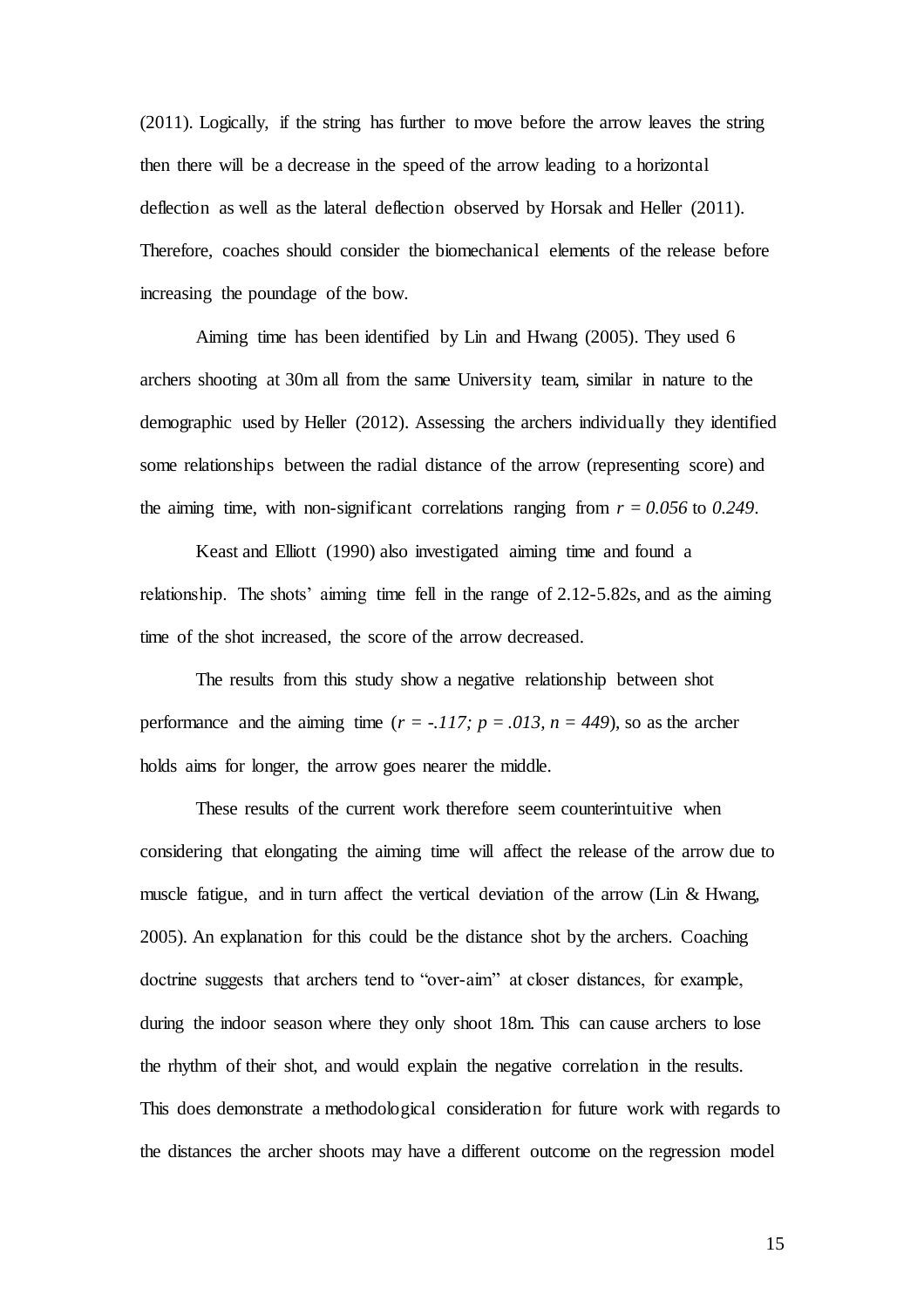shown here and should be examined further. Therefore, this work should only be applied to indoor shooting.

Two of the shot phases (Pre-Shot and Follow-Through) can be viewed as part of the feedback loop, allowing time to perform pre-performance and postperformance routines, respectively. Pre-performance routines can aid in retarding debilitating thoughts, and has the effect of preserving or increasing performance by offering a rhythmical guide to the performance (MacPherson, Collins, & Obhi, 2009). Pre-performance routines have been shown to be important in enhancing performance in closed skilled sports (Cotterill, 2011; Hazell, Cotterill, & Hill, 2014; Lonsdale & Tam, 2008).

Follow-Through time could be seen as an opportunity to perform a postperformance routine. Hill, Hanton, Matthews, and Fleming (2010) were the first to identify the benefits of post-performance routines. Hill et al. (2010) interviewed six elite golfers that suffered from choking under pressure, and five elite golfers that excelled under pressure. Golfers that excelled under pressure performed consistent post-performance routines after each shot; those who choked rarely or intermittently completed a post-performance routine. However, post-performance routines have not received a great deal of attention in the current literature and more work is needed to understand the internal workings of them (Mesagno, Hill, & Larkin, 2015).

The regression model produced here demonstrates phases that coaches can use to allow them to develop external focused coaching points using timing aids. External focused coaching points have been shown to aid the learning process (Wulf, 2007; Wulf, Chiviacowsky, Schiller, & Ávila, 2010; Wulf, Lauterbach, & Toole, 1999; Wulf, Mcconnel, Gärtner, & Schwarz, 2002). In addition to this, the PPR and POST demonstrate the control of rhythm within the shots. This should lead coaches to focus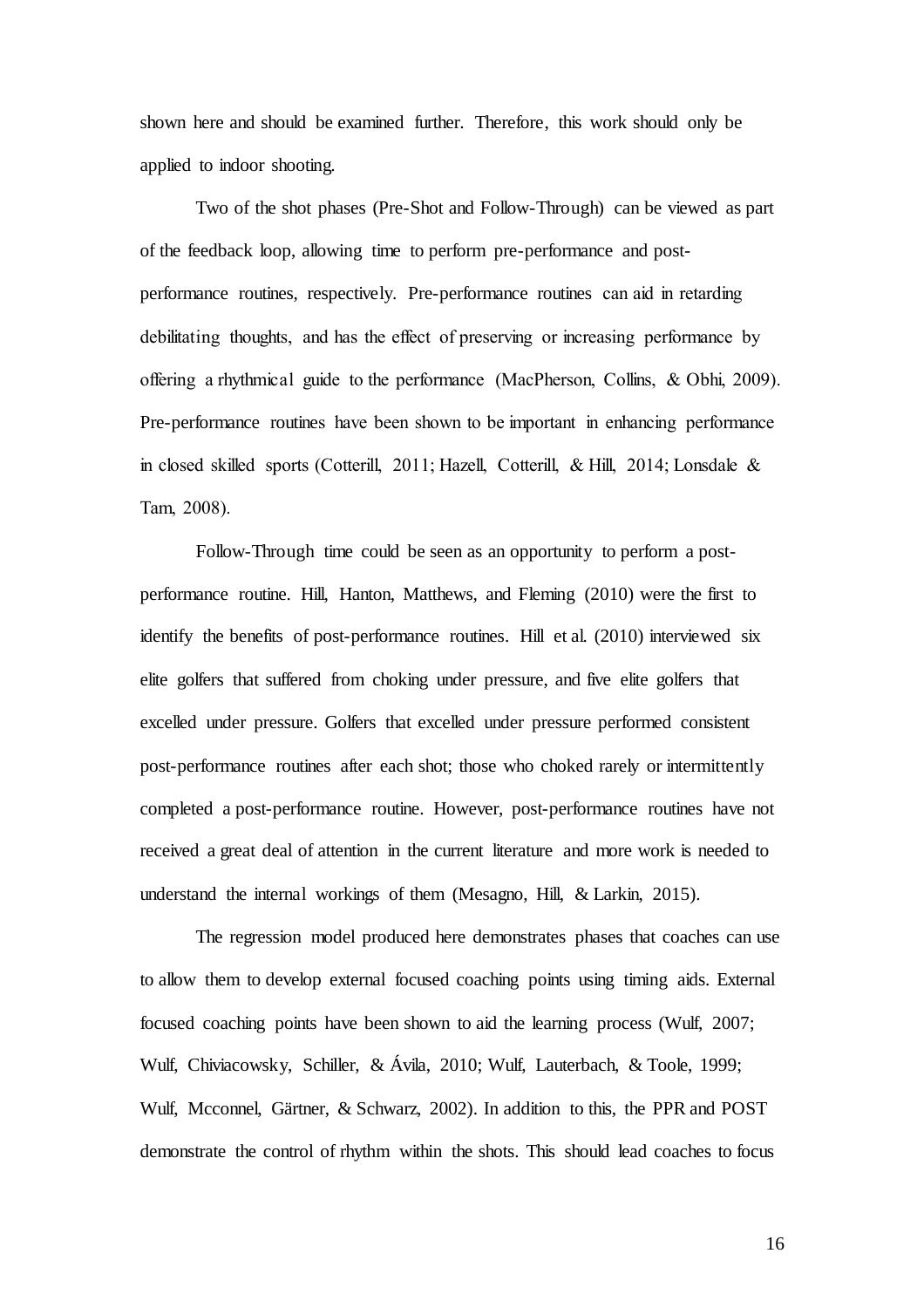on the rhythm-focused interventions rather than component-specific interventions which would be a significant asset to the athlete (MacPherson et al., 2009).

## **Conclusion**

Variation in Clicker-Release time, speed of the arrow, pre-shot and post shot time, in

addition to the aiming time all contribute to predicting the distance of the arrow to the

target centre. This demonstrates areas for coaches and scientists to focus their future

efforts in developing archers' performances.

## **References**

- Atkinson, G., & Nevill, A. M. (2001). Selected issues in the design and analysis of sport performance research. *Journal of Sports Sciences, 19*(10), 811-827
- Axford, R. (1995). *Archery Anatomy - An Introduction to Techniques Improved Performance*. London: Souvenir Press Limited.
- Bishop, D. (2008). An applied research model for the sport sciences. *Sports Medicine, 38*(3), 253-263
- Callaway, A. J., & Broomfield, S. A. (2012). Inter-Rater Reliability and Criterion Validity of Scatter Diagrams as an Input Method for Marksmanship Analysis: Computerised Notational Analysis for Archery. *International Journal of Performance Analysis in Sport, 12*(2), 291-310
- Cotterill, S. T. (2011). Experiences of developing pre-performance routines with elite cricket players. *Journal of Sport Psychology in Action, 2*(2), 81-91
- Edelmann-Nusser, J., Heller, M., Hofmann, M., & Ganter, N. (2006). On-target trajectories and the final pull in archery. *European Journal of Sport Science, 6*(4), 213-222. doi: 10.1080/17461390601012579
- Ertan, H., Kentel, B., Tümer, S. T., & Korkusuz, F. (2003). Activation patterns in forearm muscles during archery shooting. *Human Movement Science, 22*(1), 37-45. doi: 10.1016/s0167-9457(02)00176-8
- Ertan, H., Knicker, A., Soylu, R., & Strüder, H. (2011). Individual variation of bowstring release in high level archery: a comparative case study. *Human Movement, 12*(3), 273-276. doi: 10.2478/v10038-011-0030-x
- Haywood, K. M., & Lewis, C. F. (2013). *Archery: Steps to Success* (Fourth ed.): Human Kinetics.
- Hazell, J., Cotterill, S. T., & Hill, D. M. (2014). An exploration of pre-performance routines, self-efficacy, anxiety and performance in semi-professional soccer. *European Journal of Sport Science, 14*(6), 603-610. doi: 10.1080/17461391.2014.888484
- Heller, M. (2012). Evaluation of arrow release in highly skilled archers using an acoustic measurement system. *Procedia Engineering, 34*, 532-537. doi: 10.1016/j.proeng.2012.04.091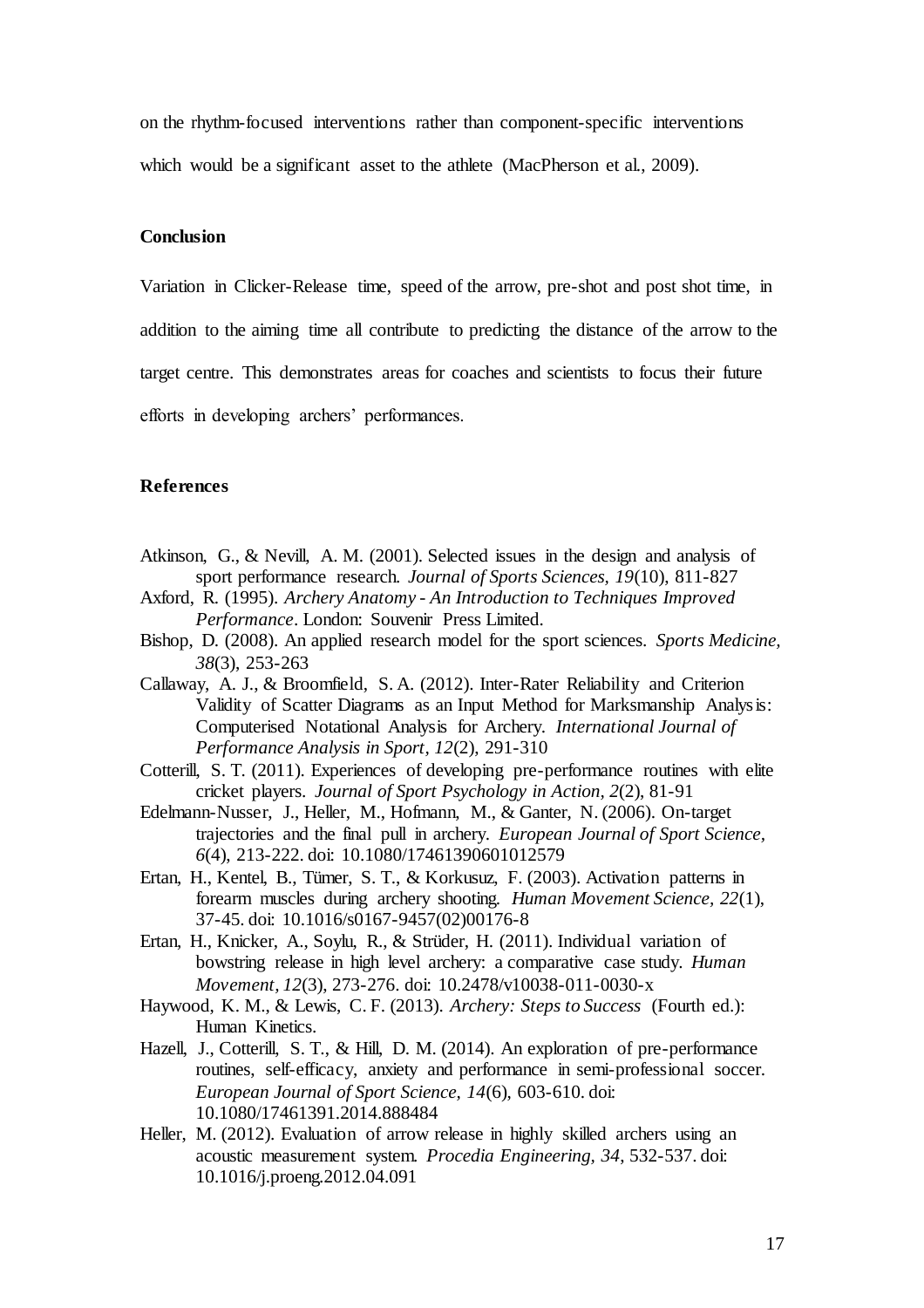- Hill, D. M., Hanton, S., Matthews, N., & Fleming, S. (2010). A qualitative exploration of choking in elite golf. *Journal of Clinical Sport Psychology, 4*(3), 221-240
- Hopkins, W. G. (2005). Competitive performance of elite track-and-field athletes: variability and smallest worthwhile enhancements. *Sportscience, 9*, 17-20
- Hopkins, W. G., Marshall, S., Batterham, A., & Hanin, J. (2009). Progressive statistics for studies in sports medicine and exercise science. *Medicine & Science in Sports & Exercise, 41*(1), 3-12
- Horsak, B., & Heller, M. (2011). A three-dimensional analysis of finger and bow string movements during the release in archery. *Journal of Applied Biomechanics, 27*(2), 151-160
- Hughes, M. D., & Bartlett, R. M. (2002). The use of performance indicators in performance analysis. *Journal of Sports Sciences, 20*(10), 739-754. doi: 10.1080/026404102320675602
- Keast, D., & Elliott, B. (1990). Fine body movements and the cardiac cycle in archery. *Journal of Sports Sciences, 8*(3), 203-213. doi: 10.1080/02640419008732146
- Kim, W., Chang, Y., Kim, J., Seo, J., Ryu, K., Lee, E., . . . Janelle, C. M. (2014). An fMRI study of differences in brain activity among elite, expert, and novice archers at the moment of optimal aiming. *Cognitive and Behavioral Neurology, 27*(4), 173-182
- Leroyer, P., Van Hoecke, J., & Helal, J. N. (1993). Biomechanical study of the final push-pull in archery. *Journal of Sports Sciences, 11*(1), 63-69. doi: 10.1080/02640419308729965
- Lin, K., & Hwang, C. (2005). Analyses of the relationship between the aiming time and the shot points in archery. *Journal of Physical Education in Higher Education, 7*(4), 161-173
- Lombard, M. (2011). Quartz-tipped arrows older than 60 ka: further use-trace evidence from Sibudu, KwaZulu-Natal, South Africa. *Journal of Archaeological Science, 38*(8), 1918-1930. doi: 10.1016/j.jas.2011.04.0 01
- Lonsdale, C., & Tam, J. T. (2008). On the temporal and behavioural consistency of pre-performance routines: An intra-individual analysis of elite basketball players' free throw shooting accuracy. *Journal of Sports Sciences, 26*(3), 259- 266
- MacPherson, A. C., Collins, D., & Obhi, S. S. (2009). The importance of temporal structure and rhythm for the optimum performance of motor skills: a new focus for practitioners of sport psychology. *Journal of Applied Sport Psychology, 21*(S1), S48-S61. doi: 10.1080/10413200802595930
- Mann, D., & Littke, N. (1989). Shoulder injuries in archery. *Canadian Journal of Sport Sciences, 14*(2), 85-92
- Martin, P. E., Siler, W. L., & Hoffman, D. (1990). Electromyographic analysis of bow string release in highly skilled archers. *Journal of Sports Sciences, 8*(3), 215- 221. doi: 10.1080/02640419008732147
- Mason, B. R., & Portus, M. (2005). Essay: Biomechanical support in sport. *Lancet, 366 Suppl 1*, S25-S26
- Mesagno, C., Hill, D. M., & Larkin, P. (2015). Examining the accuracy and in-game performance effects between pre-and post-performance routines: A mixed methods study. *Psychology of Sport and Exercise, 19*, 85-94. doi: 10.1016/j.psychsport.2015.03.005